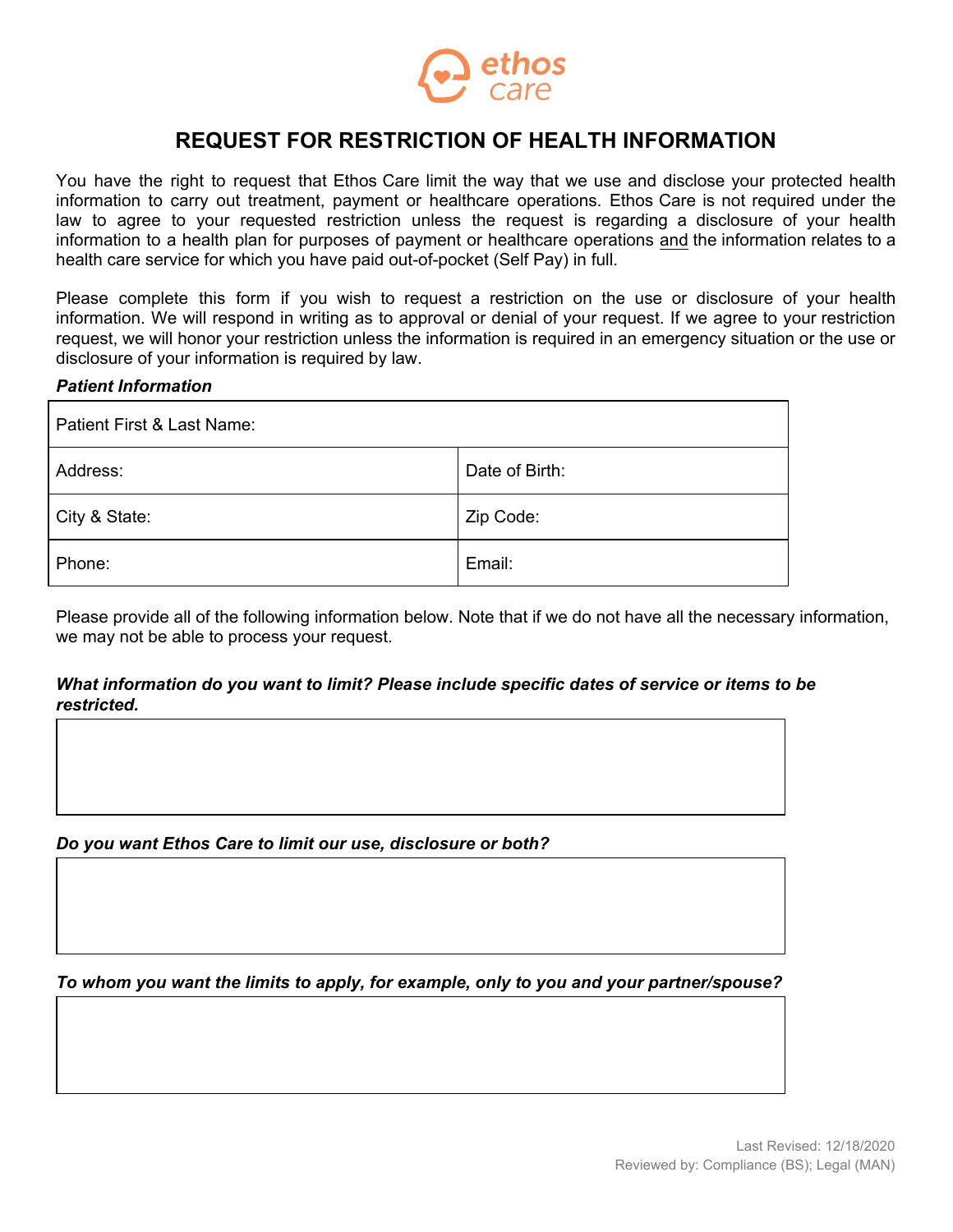**NOTE**: Until your request has been accepted, Ethos Care will use and disclose your health information in a manner consistent with our HIPAA Notice of Privacy Practices and applicable law.

### **Required Restrictions for Disclosures to Health Plans**

We are required to agree to a request not to share your information with your health plan, if the following conditions are met:

- 1. We are not otherwise required by law to share the information;
- 2. The information would be shared with your insurance company for payment purposes;
- 3. You pay the entire amount due for the health care item or service out-of-pocket (Self Pay) or someone else pays the entire amount for you.

#### **Examples of Restriction Requests That We Cannot Honor**

- Requests restricting Ethos Care from giving your name to an insurance company that will be asked to pay a portion of your bill.
- Requests restricting Ethos Care from reporting your identity and condition to an agency or organization where Ethos Care is required by law to do so.

## **After Ethos Care has accepted a restriction, it may be terminated if:**

- You request in writing that the restriction be terminated. Please address your request to the Privacy Officer at Ethos Care, Inc., 640 Glenna Dr, Fairfield, OH 45014-2719.. You may also submit thi[s request to](mailto:privacy@onemedical.com) privacy@ethos-care.com. Please include a copy of the original request or the patient name and date that appeared on the accepted restriction request, OR
- Ethos Care informs you in writing that it is terminating the restriction. In this case, the termination only applies to your personal health information created or received by Ethos Care after you have been notified of the termination.

#### **I have read and understand the information in this Request Form.**

| Signature of Patient:                                                  |       |  |
|------------------------------------------------------------------------|-------|--|
| <b>Printed Name:</b>                                                   | Date: |  |
| Signature of Authorized Representative (e.g., Parent, Legal Guardian): |       |  |
| <b>Printed Name:</b>                                                   | Date: |  |
| Relationship to the patient/authority to act for the patient:          |       |  |
| Witness or Interpreter:                                                |       |  |